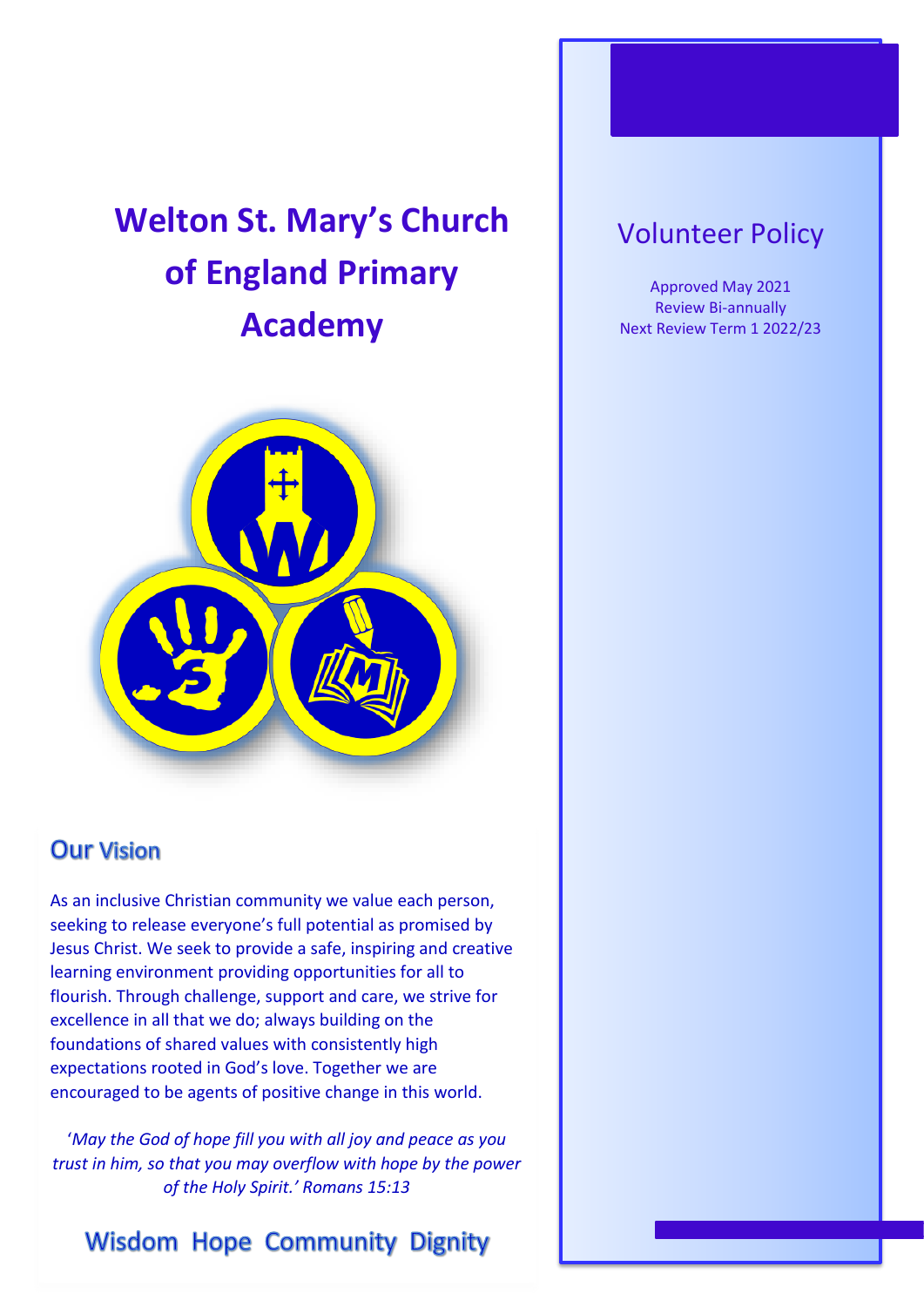#### **WELTON ST. MARY'S CHURCH OF ENGLAND PRIMARY ACADEMY**  VOLUNTEER HELPERS IN SCHOOL POLICY

### *'A generous person will prosper; whoever refreshes others will be refreshed.'*  Proverbs 11:25

#### **Aims of Volunteer Helpers policy**

• To provide parents/staff and volunteers with clear expectations, induction and guidelines for working in school.

• To encourage the wider community to engage with children's learning to raise standards of achievement and promote community cohesion.

• To ensure the highest standards of safeguarding for our pupils by having a shared knowledge of procedures.

#### **Introduction**

Volunteers are parents or other adults working alongside the school staff and students on work experience. Thank you for volunteering to help support our school community. At Welton St Mary's CE Primary Academy we welcome those wishing to help in the school and value the contribution they make to school life. We believe that the involvement of parents, carers and volunteers in children's education is vital and we encourage active participation in many ways. Some volunteers come to school to help with a variety of tasks such as ICT, art, cooking, reading and usually work with individuals or small groups in specific classes. In addition volunteers often help when the children are taken on educational visits outside school or get involved in the work of the School Friends.

These guidelines have been written to ensure that for all concerned – volunteers, teachers and children – the experience is positive and rewarding.

#### **Aims and ethos**

Welton St Mary's Church of England Primary Academy is a good school with wonderful children and a great staff and governor team. Our vision is for all our children, staff , parents and volunteers to be supported so that all can develop their skills, knowledge and understanding within a caring environment underpinned by distinctive Christian values. We are committed to providing the greatest possible access for all children by providing a broad and balanced curriculum.

*'Together we care, learn and thrive.'*

**Our vision**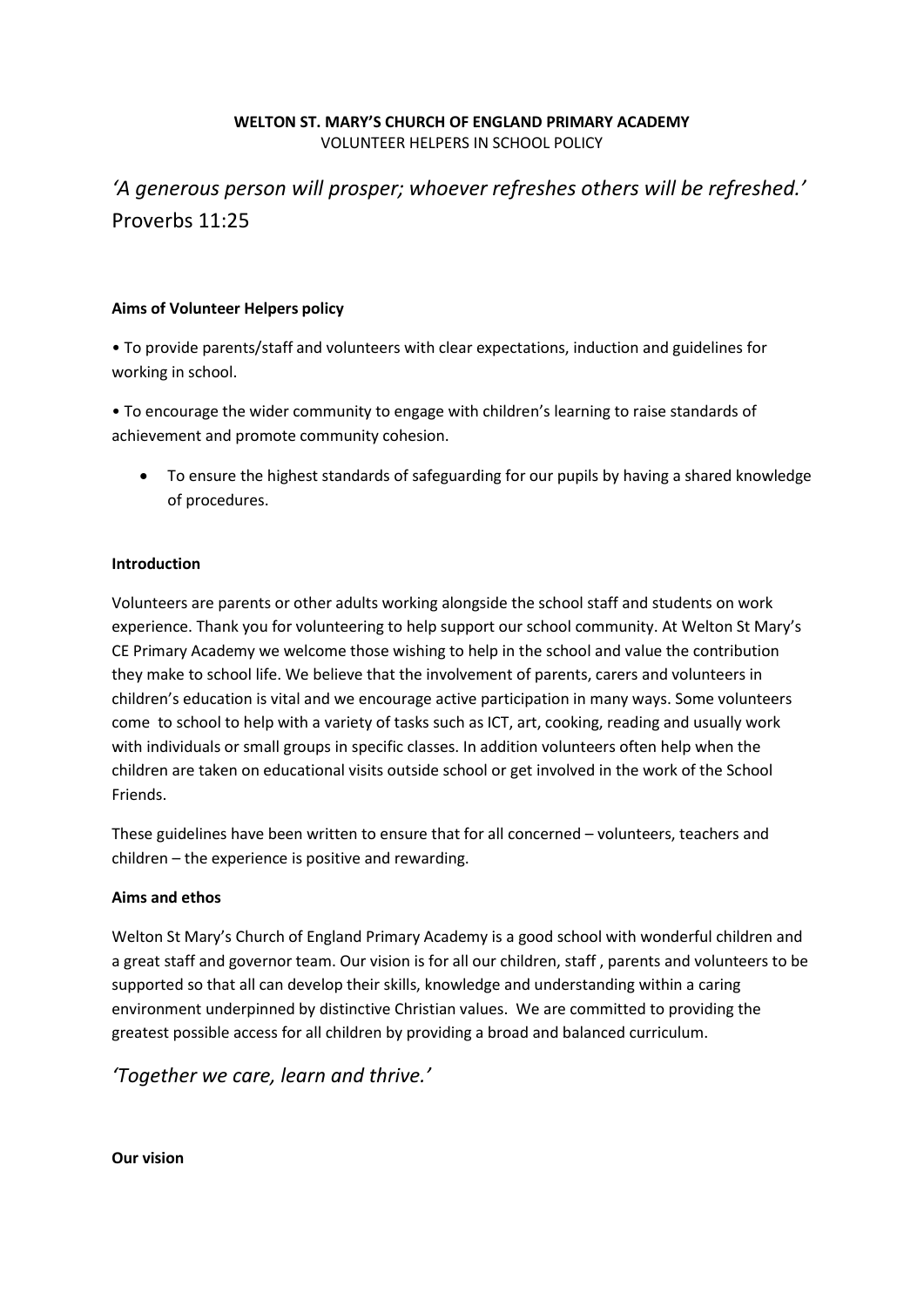'As an inclusive Christian community we value each person, seeking to release everyone's full potential as promised by Jesus Christ. We seek to provide a safe, inspiring and creative learning environment providing opportunities for all to flourish. Through challenge, support and care, we strive for excellence in all that we do; always building on the foundations of shared values with consistently high expectations rooted in God's love. Together we are encouraged to be agents of positive change in this world.'

#### *'May the God of hope fill you with all joy and peace as you trust in him, so that you may overflow with hope by the power of the Holy Spirit.'* **Romans 15:13**

The vision statement is key to the way we work and we expect all staff, governors and volunteers to be committed to it, in total agreement with it and to work hard to achieve it!

#### **Safeguarding**

As part of our commitment to safeguarding, all volunteers will be asked to complete a registration form **(appendix2)** and will be asked to attend an informal interview to ensure the aims and intentions of the school and the volunteer are compatible. The Headteacher has the authority not to accept the help of volunteers if he or she believes that it is not in the best interest of the children. We carry out a Disclosure and Barring Service (DBS) check for all volunteers who have regular contact with children. All schools need to hold a register of the checks undertaken. In order for you to work in school as a volunteer you will need to complete the DBS online check. We will help you to get the process started. Please be assured that all the information will be treated with the strictest confidence and that these checks are done only in the best interests and safety of the children. Mrs Williams in the school office will help you with this process.

If a volunteer has had any criminal allegations made against them, these must also be disclosed to the Headteacher prior to volunteering in the school. All volunteers will be asked to complete a selfdisclosure form (appendix 5) prior to meeting with the Headteacher at an informal interview. Any disclosures will be dealt with in strictest confidence.

Those of you who help out at specific events such as the school fair, relatives in school days etc who do not have unsupervised access to children do not need a DBS but must not have unsupervised access to children.

#### **Becoming a volunteer in school**

All volunteers will be asked to complete a registration form**. (appendix 2)**

All volunteers will be asked to complete a self-disclosure form of any offences, spent or unspent

All volunteers will be asked to attend an induction meeting which will cover the following topics:

- confidentiality
- safeguarding including the Prevent Duty
- Child Protection
- Health and Safety including COVID preventative measures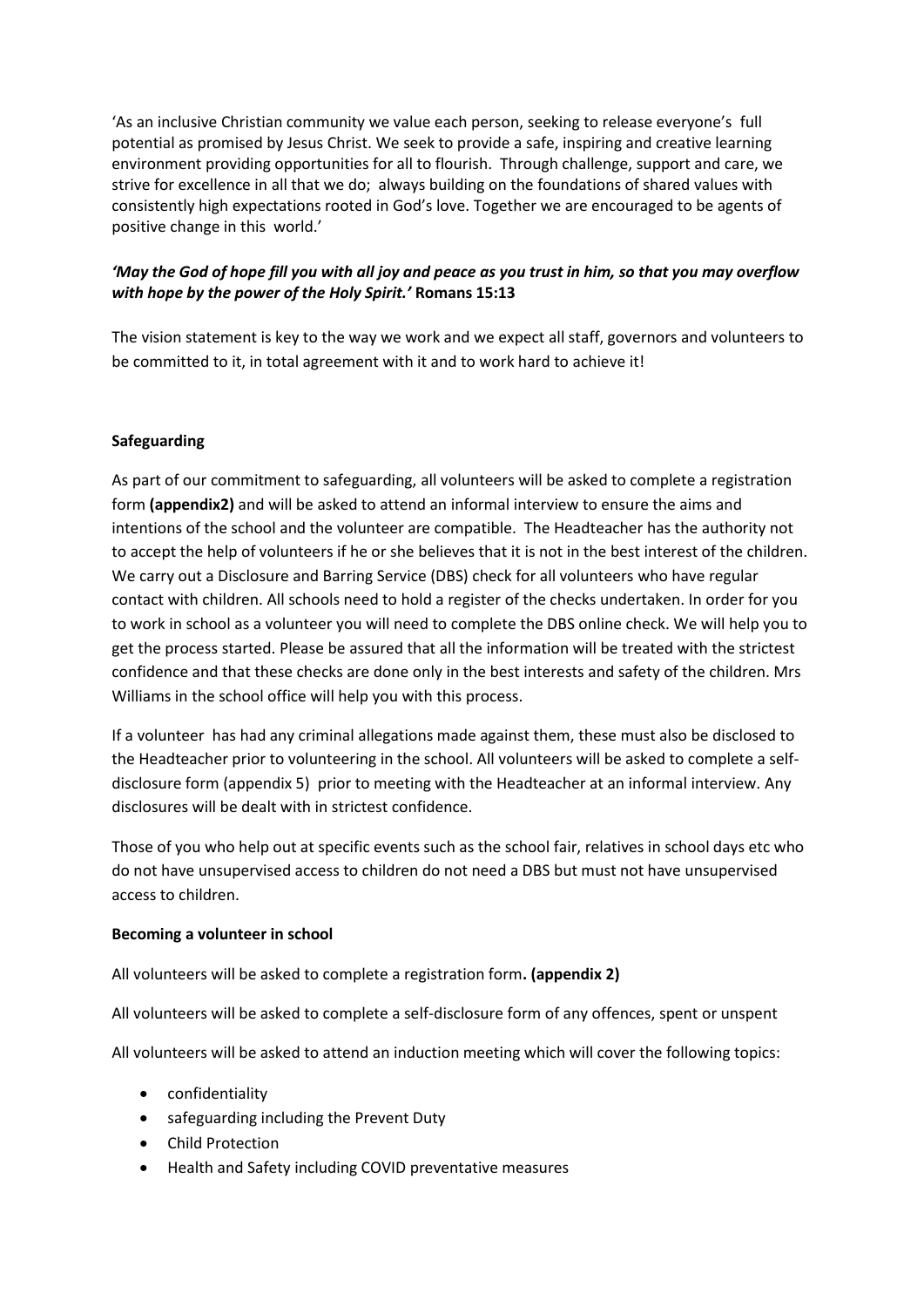• Fire Evacuation

#### **Deployment of volunteers**

Volunteers will be asked to support in classes / areas of the school where there is the required need for support. (see job description **appendix 3**) Parent volunteers should be aware that they will not work in their child's class as for some children this can be distracting for the child and perhaps can place the class teacher in a difficult situation. It is helpful if you can explain to your child that you will be coming into school to help all of the children and that he / she will not always be able to work with you.

#### **Volunteer roles in school**

Many of the activities that we ask you to help with are the sorts of things that parents do with their own children at home. We might ask you to become involved in a variety of activities such as:

- sharing books
- working on computers
- playing games
- making things
- gardening
- sewing
- topic related studies
- coming on visits

The teacher will give you:

- clear guidelines
- all the materials you need

#### **Procedures and Protocols**

#### **Safeguarding**

When a volunteer arrives in the school they must sign into the school office. Please indicate your arrival time and which class/person you will be working with. Volunteers must always where a visitor badge whilst on site. Volunteers must also sign out and state the time when they are leaving the school premises. Signing in and out is important in the event of an emergency so that staff and emergency services know who needs to be accounted for. Visitors with a DBS clearance will have been identified to staff members.

The Headteacher has the authority to withdraw the help of volunteers if he or she believes it is not in the best interest of the children.

#### **Confidentiality**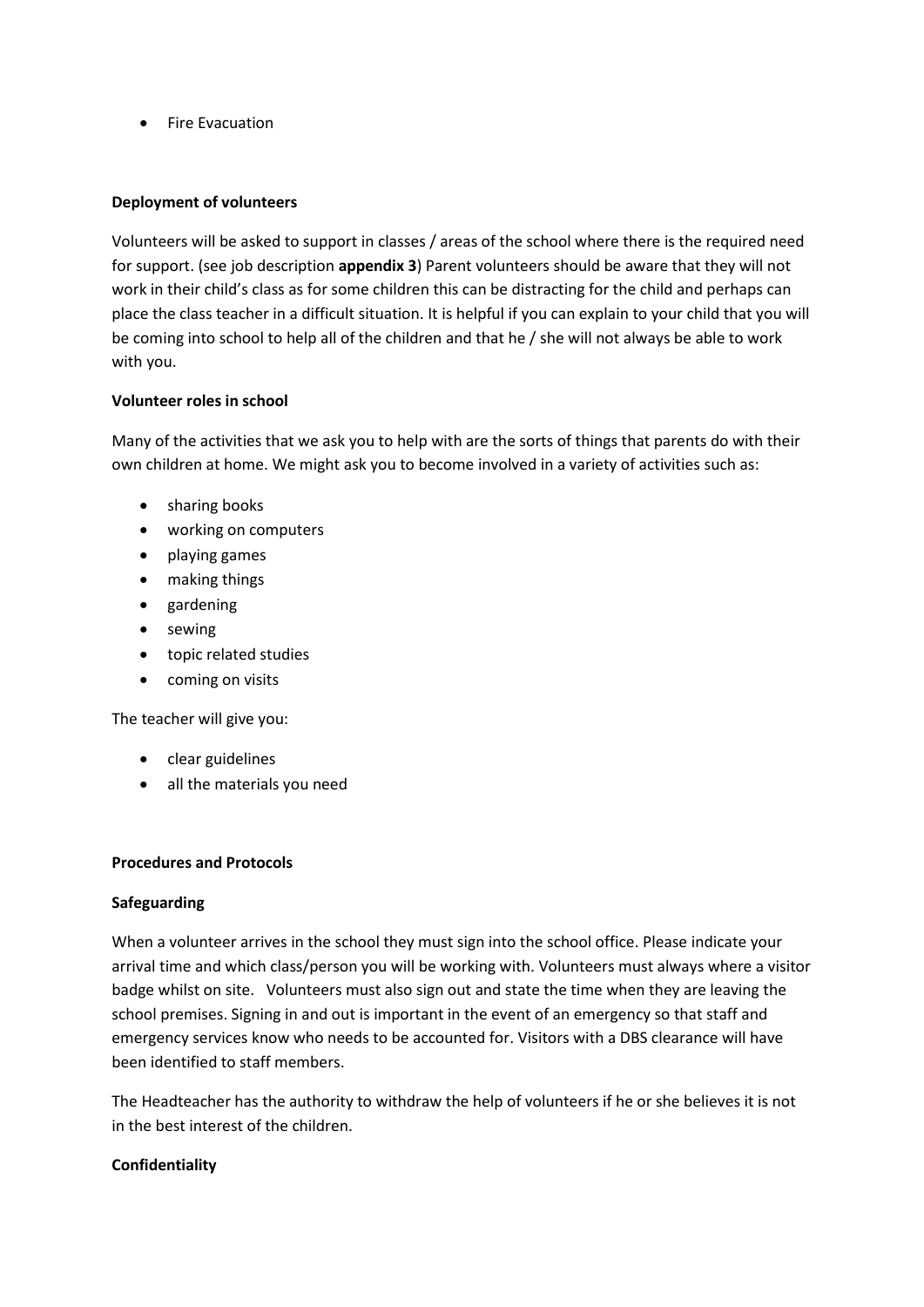It is very important that all staff, parent volunteers and other adults working in the school to work to a policy of confidentiality. While in school you are likely to become aware of issues relating to individual children. You may see children struggling with their work, be upset or misbehaving or hear / see other information concerning a child whilst you are in school. It is vital that you do not share anything about specific children with friends, family or a child's parents if you know them. Volunteers in classrooms do so on the understanding that they support the teaching staff and will not pass opinion on such matters as discipline or teaching styles outside the school. If you ever have any concerns about a child, please speak to the class teacher as soon as possible after the disclosure in an appropriate setting so that others cannot overhear.

Volunteers are asked to sign a 'Volunteer in school protocol' (**see appendix 4** ) a copy of which will be kept in school.

Safeguarding concerns including those regarding the Prevent Duty (**see appendix 1**) about a child must be shared immediately with one of the designated safeguarding lead as soon as possible after the disclosure.

The designated Safeguarding Lead is Mrs Gough, Headteacher and the Deputy Safeguarding Leads are Mrs Thorner and Miss Sylvester.

#### **Guidelines for supporting children in school**

- It is vital to encourage children to talk about what they are doing in order to support them in using the correct vocabulary.
- There is no rush. We give the children plenty of time to complete a task and they will often need to return to it several times.
- Always encourage the children to do things for themselves. It is important that they are independent and although some children may need help and supervision the end result should always be their own work. Please don't be tempted to do the work for them! The learning that goes on while the children are doing an activity is often far more important than the end product!
- When playing games with the children, try and encourage the idea of turn taking, sharing and being a good loser.
- It is important that all children are treated equally.
- Please do not lift, carry or move a child in any way.
- Always follow our school values and expect the same from the children.

#### **Housekeeping**

*Mobile phones* –mobile phone must be switched off whilst helping in school and stored mobile securely, and away from children, during the working day (there are lockers in the staffroom for personal belongings).

Personal phones must only be used in the case of emergency or in break times, but at all times in areas of the school where children are not present.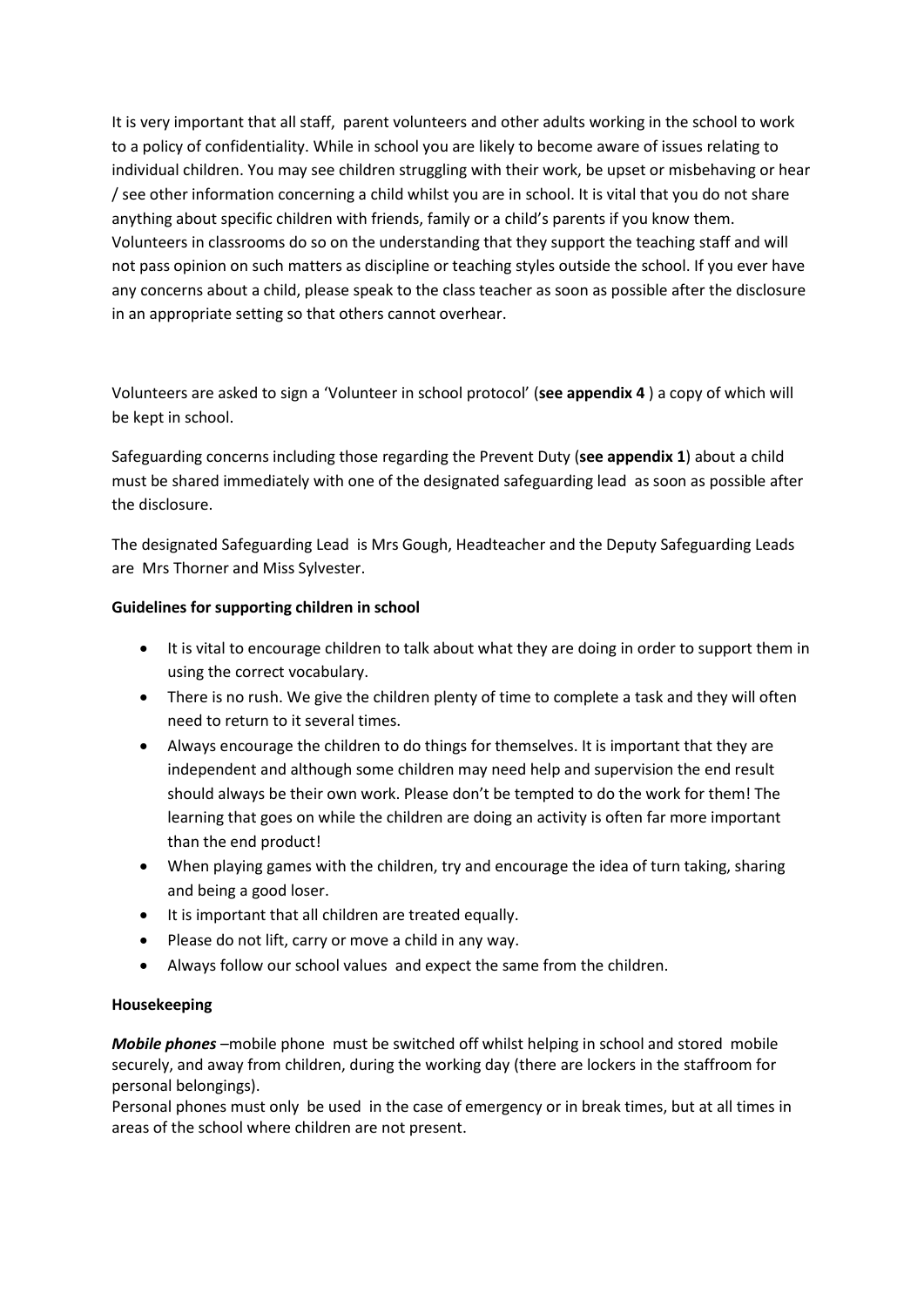*Tea /coffee arrangements*- If you are at school over break times, there are tea and coffee facilities in the staffroom which you are welcome to use. If you are a regular visitor then please ask our School Business Manage, Mrs Harkness about contributing to tea and coffee funds.

*Photocopier* – The photocopiers are located in the staffroom and Library. You may be asked to use these machines to support the class teacher in preparing resources. Please ask a member of staff of you are unsure how to use them.

*First Aid* –Please do not administer First Aid to children whilst you are volunteering in school. A number of staff hold certificates for emergency first aid at work and paediatric first aid. Please talk to the class teacher or teachers on the playground if you are approached by a child with an ailment or injury.

*Fire Safety* – (Bomb Threat etc.) Each room in the school has a sign giving information as to what to do in the case of a fire. Please read them so that you are prepared. Signing in and out of the building gives us a record of who is in the building in case of emergency evacuation.

*Security* -Often during the school day doors may be locked to maintain the security of pupils and staff; at other times, such as break, certain doors may be open to allow free movement about school. The school is not responsible for the security of individual's property brought onto school. Please ask at the office when signing in should you wish items such as handbags to be in a secure place.

*Policies -* The school has a number of policies on a variety of aspects of the school. A list of policies is available at the office and staff can provide copies for anyone to read should you wish to do so, some policies are also listed on the school website[: www.welton-st-marys.lincs.sch.co.uk](http://www.welton-st-marys.lincs.sch.co.uk/)

#### **Health and Safety in School**

*Wet Floors -* During cleaning and after spillages wet floors can be a slip hazard; these may be marked with a yellow cone or the entrance to a room/area temporarily restricted. However, due to various reasons a wet floor may not be marked so please be vigilant in noticing and avoiding these areas. If you think there is an unmarked slip hazard please report it to a member of staff immediately. Should you have to cross a wet surface please do so with extreme care.

*Working above floor level -* If you are working above your reach (eg pinning work to a wall) please ask staff for a small step ladder. Do not use chairs or tables. There is a risk assessment in place and guidance in the School Health and Safety manual. Please see the School Business Manager before you use any step ladders in school.

*Lifting -* Please ask for help or advice from School Business Manager with regard to lifting heavy objects.

*Mechanical and electrical safety* -Please ask for help and advice from staff with regard to the operation and maintenance of equipment in school. Many volunteers use a laminator. There is a risk assessment in place. Please see School Business Manager for a copy.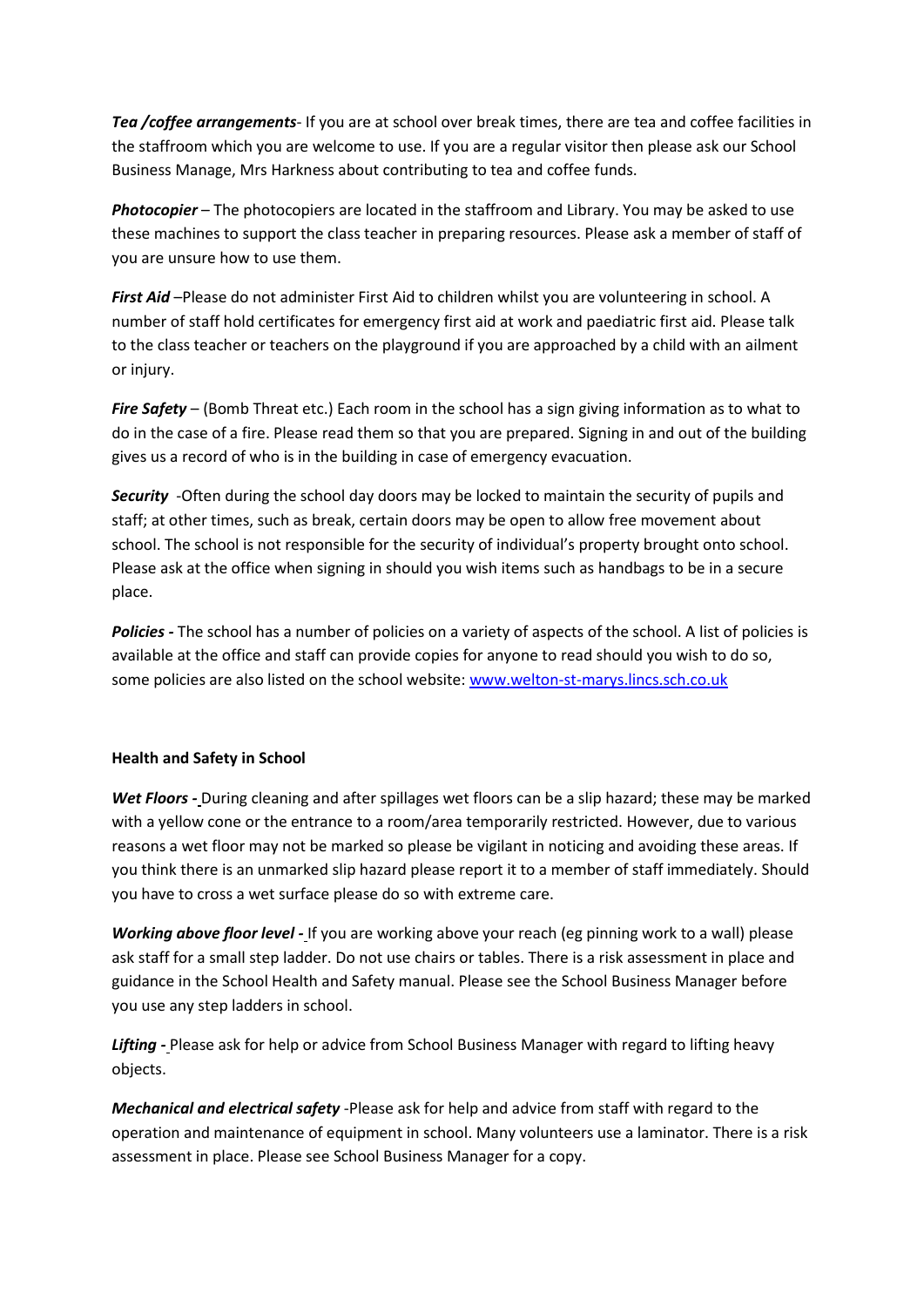*Hot liquids -* Hot liquids must not be carried around school. Hot drinks can only be drunk in the staffroom unless they are in cups that have lids. Water is always available to drink. Objects and substances that may be harmful to pupils must be stored in a secure/appropriate place. Please ask staff for advice.

*Reporting accidents -*All accidents need to be reported to staff and if appropriate will be entered in the school accident record book. If you discover a potential hazard in school that you are unsure others are aware of, please mention it to staff so that they are aware and it can be addressed.

*Attendance***-** if you find you are not going to be able to come into school on a particular day, it is really helpful to know in advance, even if that's only a phone call on the morning in question.

#### **COVID**

We have comprehensive preventative measures in place and expect all adults on our school site to adhere to them. The school works in line with Government and DFE guidelines.

#### **References**

Occasionally volunteers ask school to provide a written reference when they are seeking employment. We stipulate a minimum qualifying period of three months attendance of regular volunteering (eg once a week) before we feel able to provide a work-based reference. We believe that this is fair to both prospective employers and candidates.

#### **Thank you!**

In case we forget to say so, please be assured that we really do appreciate your help (we may sometimes forget to say so because we are busy, but we do!)

If you have any worries or queries, or any good idea on how we can improve something, please let us know – we are always willing to listen.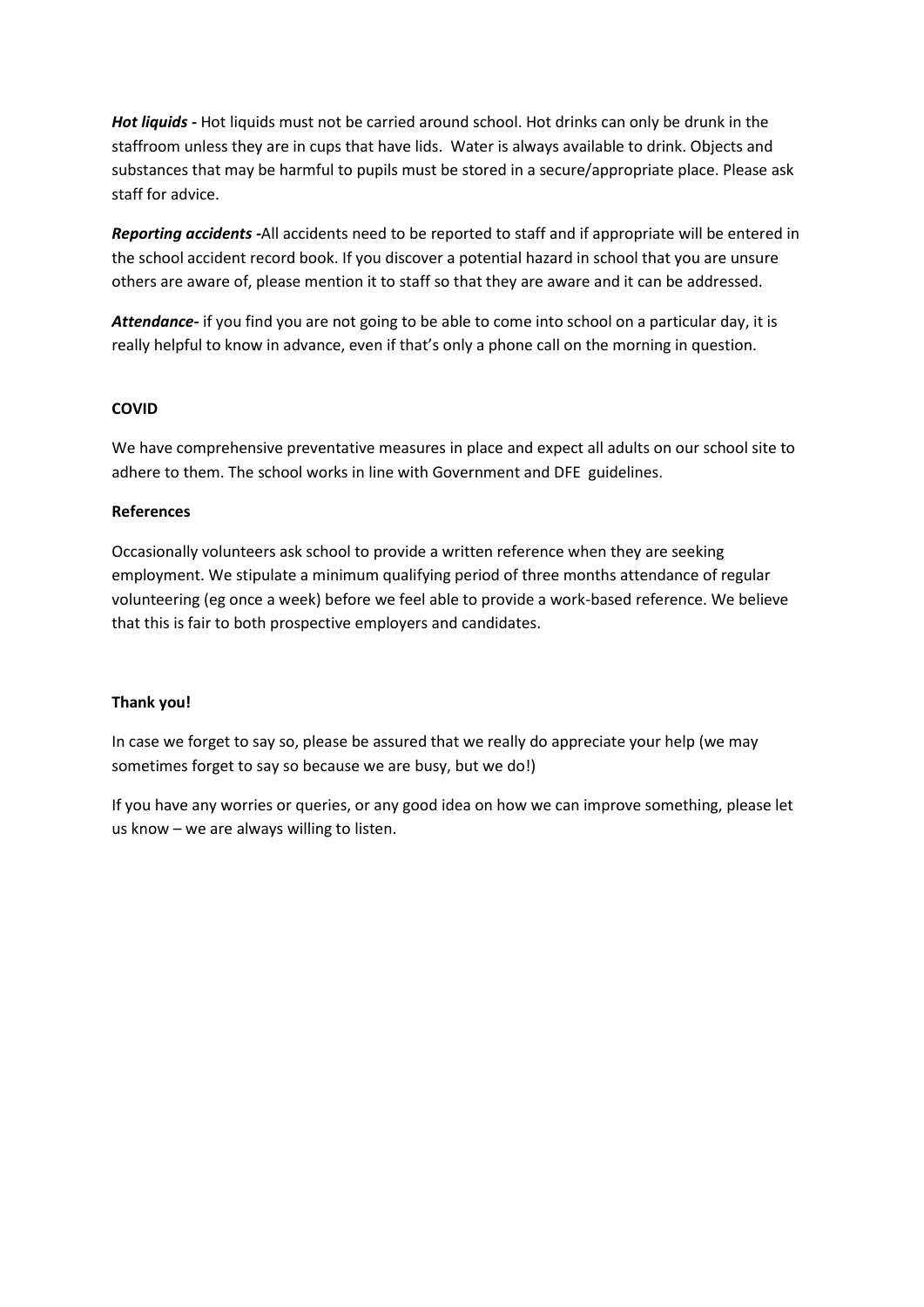#### **Appendix 1 –safeguarding protocol including the Prevent Duty**

#### **Designated safeguarding lead: Nicola Gough Headteacher**

#### **Deputy Designated Safeguarding Lead: Odette Thorner, Assistant Headteacher and Miss Dawn Sylvester, Learning Mentor.**

It is everyone's responsibility to keep children safe. Children may disclose information or worries at any time of the school day. It is not unusual for children to disclose information to people they feel less affiliated with and anything could trigger this.

If a child says something that concerns you:

- **DO listen closely and carefully to everything that the child says**
- **DO report it to one of the school's designate safeguarding leads immediately**
- **DO write down everything that was said as soon as possible recording the date, time and as close to the exact wording as you can of the child's disclosure.**
- **DO NOT make promises of secrecy**
- **DO NOT ask questions**
- **DO NOT appear shocked or terrified, but instead remain calm and reassuring**
- **DO NOT delay in reporting the disclosure**

#### **The Prevent Duty**

All schools have a duty to provide a form of safeguarding to recognise children at risk of, or who may be vulnerable to, potential radicalisation. Whilst Lincolnshire remains a low risk area for this type of radicalisation we need to remain mindful of this risk to children and be aware of the signs that could warrant early intervention.

Signs could include:

- Expressing extreme views regarding people of other ethnicities, cultures or faiths.
- Unusual or unsafe online activity
- disclosures regarding family member views or behaviours towards other ethnic groups
- signs of isolation, fear or rejection of peer groups
- recent political or religious conversion
- conflict with family over political or religious views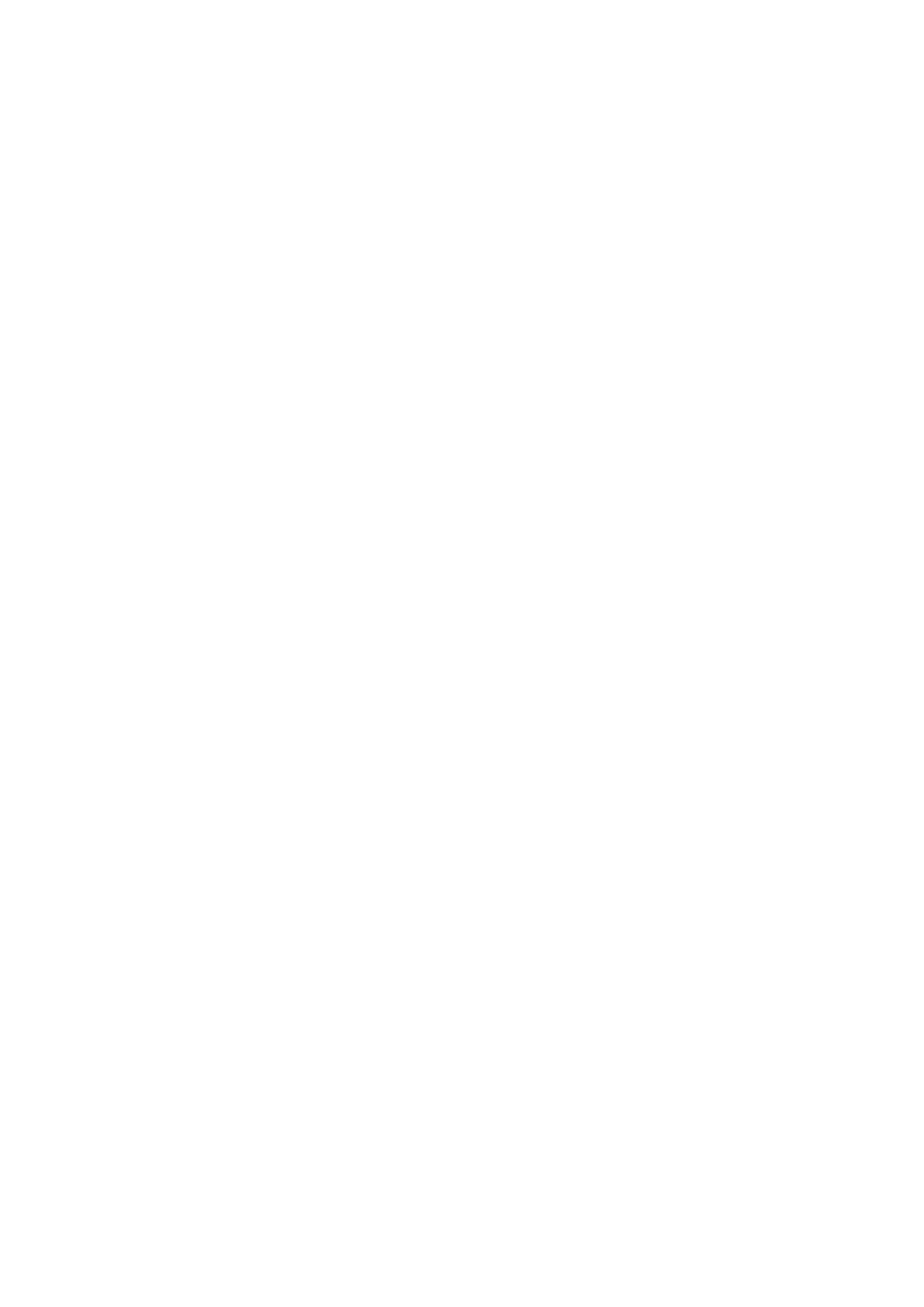Registration Form for Volunteer Helpers at

Welton St Mary's Church of England Primary Academy

You will appreciate that our school must be particularly careful to enquire into the background of individuals who work with children in our school. The school keeps a record of all persons who carry out voluntary work at our school. In accordance with 'Keeping Children Safe in Education' we ask volunteers to give names and addresses of two 'professional' referees. Please provide these below. If as a volunteer, you have **regular unsupervised contact** with pupils then it will be necessary for a Disclosure and Barring check to be made on you.

|                                                                                                                                                                     | Title                                       |  |  |
|---------------------------------------------------------------------------------------------------------------------------------------------------------------------|---------------------------------------------|--|--|
|                                                                                                                                                                     | Date of birth $\_\_\_\_\_\_\_\_\_\_\_\_\_\$ |  |  |
|                                                                                                                                                                     |                                             |  |  |
|                                                                                                                                                                     |                                             |  |  |
|                                                                                                                                                                     |                                             |  |  |
| Have you lived abroad in the last 5 years? Yes No If 'yes' please provide details.                                                                                  |                                             |  |  |
|                                                                                                                                                                     |                                             |  |  |
| Relevant experience: eg Education, Training, Employment, Voluntary work____________________________                                                                 |                                             |  |  |
|                                                                                                                                                                     |                                             |  |  |
|                                                                                                                                                                     |                                             |  |  |
| <u> 1989 - Johann Harry Harry Harry Harry Harry Harry Harry Harry Harry Harry Harry Harry Harry Harry Harry Harry</u>                                               |                                             |  |  |
| <u> 1989 - Johann Stoff, amerikansk politiker (d. 1989)</u><br>Are there any activities that you cannot support? Please give details. _____________________________ |                                             |  |  |

\_\_\_\_\_\_\_\_\_\_\_\_\_\_\_\_\_\_\_\_\_\_\_\_\_\_\_\_\_\_\_\_\_\_\_\_\_\_\_\_\_\_\_\_\_\_\_\_\_\_\_\_\_\_\_\_\_\_\_\_\_\_\_\_\_\_\_\_\_\_\_\_\_\_\_\_\_\_\_\_\_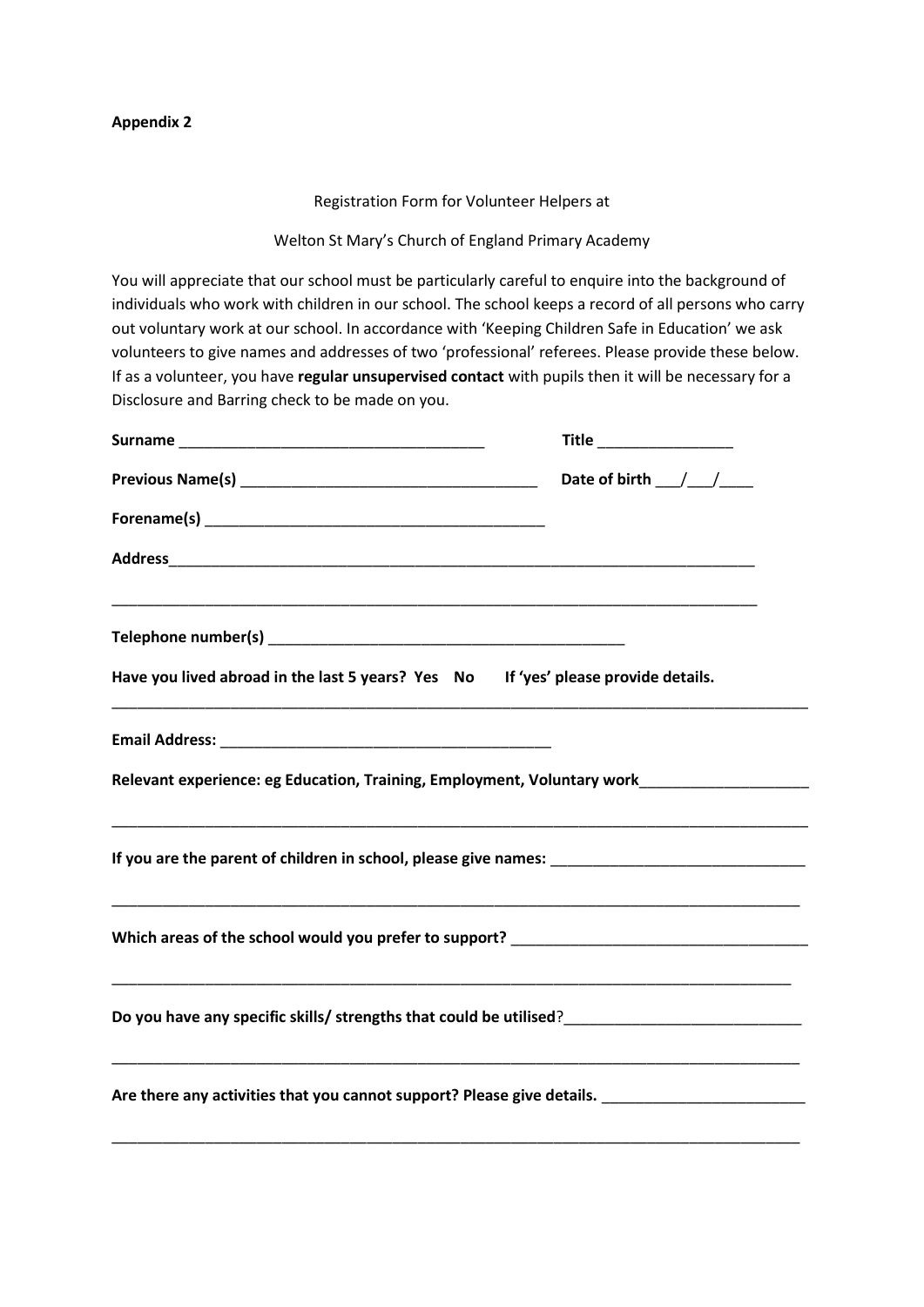| When are you available to support in school? Please give days and times. _____________ |                                                                                                                                                                    |  |  |  |
|----------------------------------------------------------------------------------------|--------------------------------------------------------------------------------------------------------------------------------------------------------------------|--|--|--|
| required                                                                               | <u> 1989 - Johann Barbara, markazar margolaria (h. 1989).</u><br>Referees: Two professional referees who can comment on your suitability to work with children are |  |  |  |
| <b>First reference</b>                                                                 |                                                                                                                                                                    |  |  |  |
|                                                                                        |                                                                                                                                                                    |  |  |  |
|                                                                                        |                                                                                                                                                                    |  |  |  |
|                                                                                        |                                                                                                                                                                    |  |  |  |
| Job title: ______________________                                                      | Relationship to applicant                                                                                                                                          |  |  |  |
| <b>Second reference</b>                                                                |                                                                                                                                                                    |  |  |  |
|                                                                                        |                                                                                                                                                                    |  |  |  |
|                                                                                        |                                                                                                                                                                    |  |  |  |
|                                                                                        |                                                                                                                                                                    |  |  |  |
| Job title: _____________________                                                       |                                                                                                                                                                    |  |  |  |
| <b>Disclosure and Barring check</b>                                                    |                                                                                                                                                                    |  |  |  |

I consent to a DBS check being carried out on me if I will have regular unsupervised contact with pupils and this being held by the school as a record that appropriate checks have been carried out.

| <b>Signed</b> | ан |  |
|---------------|----|--|
|               |    |  |

**Print Name**\_\_\_\_\_\_\_\_\_\_\_\_\_\_\_\_\_\_\_\_\_\_\_\_\_\_\_\_\_\_\_\_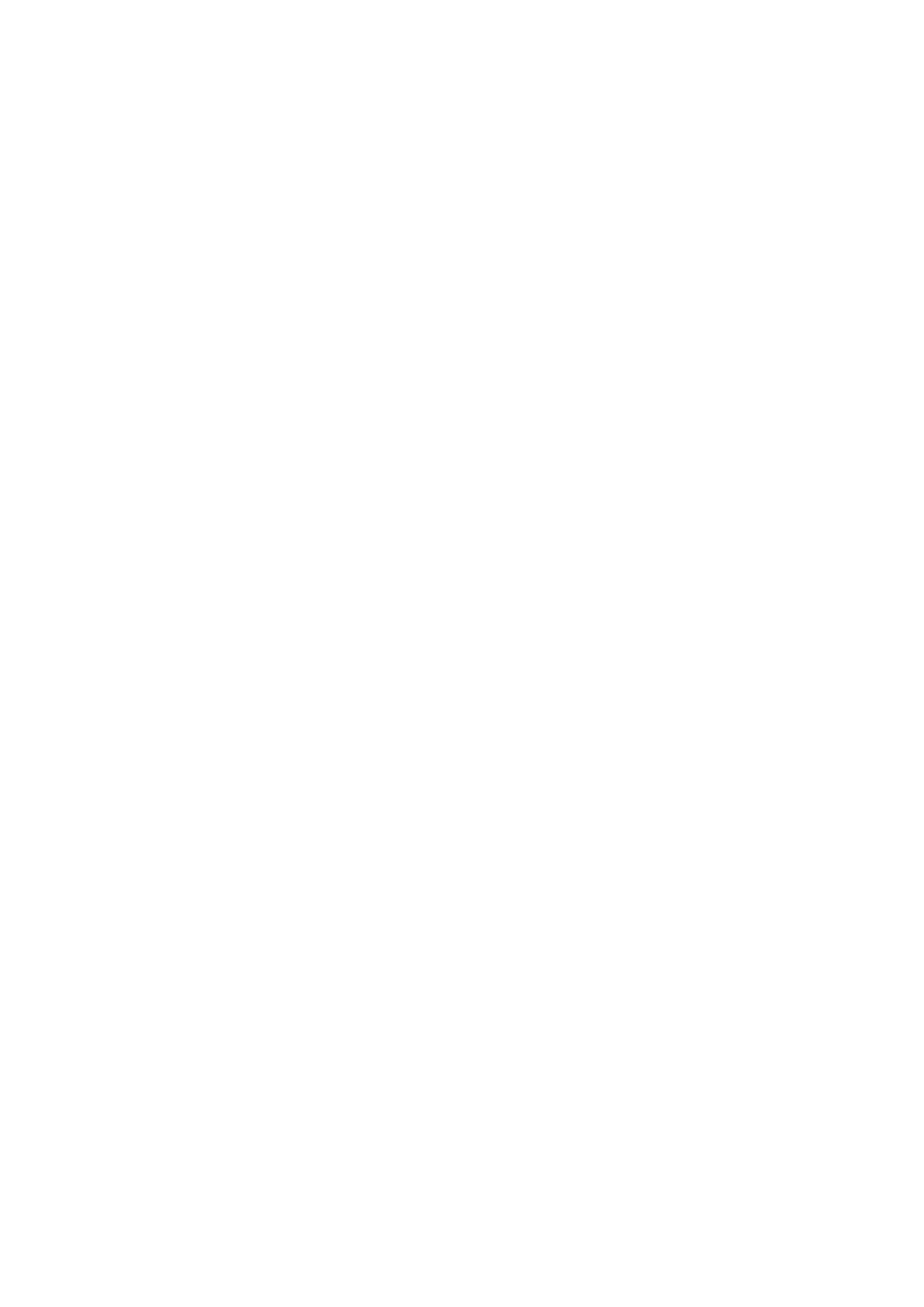Job description

|                    | <b>JOB DESCRIPTION</b>                |  |
|--------------------|---------------------------------------|--|
| <b>Job Title:</b>  | Volunteer teaching assistant          |  |
| School:            | Welton St Mary's CE Primary Academy   |  |
| <b>Reports to:</b> | Headteacher, Mrs N Gough              |  |
| Grade:             | N/A                                   |  |
| Location:          | School Drive, Welton, Lincoln LN2 3FE |  |
| Hours:             | to be agreed                          |  |
|                    |                                       |  |

#### **Job Purpose:**

Support the classroom teacher to facilitate the active participation of children in the academic and social activities of the school.

#### **Principal accountabilities:**

#### **1. Support for children**

- **Under the direction of the teacher,** carry out pre-determined tasks and / or perform general classroom duties
- Establish and maintain supportive relationships with individual pupils or small groups to ensure they understand an can achieve the tasks
- Support inclusion in the classroom, ensuring all pupils feel involved with tasks and activities

#### **2. Support for the curriculum**

• **Under the direction of the teacher,** support the school curriculum, including English and maths activities

#### **3. Support for the teacher**

- help to prepare the learning environment for use
- undertake support activities for the teacher as required eg photocopying, preparation of materials, mounting displays
- ensure that information relating to the child's safety is shared effectively and sensitively with the class teacher
- work with individuals or groups of children with learning activities prepared by the teacher

#### **4. Support for the school**

- develop and maintain effective working relationships with staff
- contribute to the maintenance of a safe and healthy environment
- provide support for school events
- commit to promoting and safeguarding the welfare of all children
- participate in training sessions or safety briefings relevant to your role in school
- maintain confidentiality about individuals within the school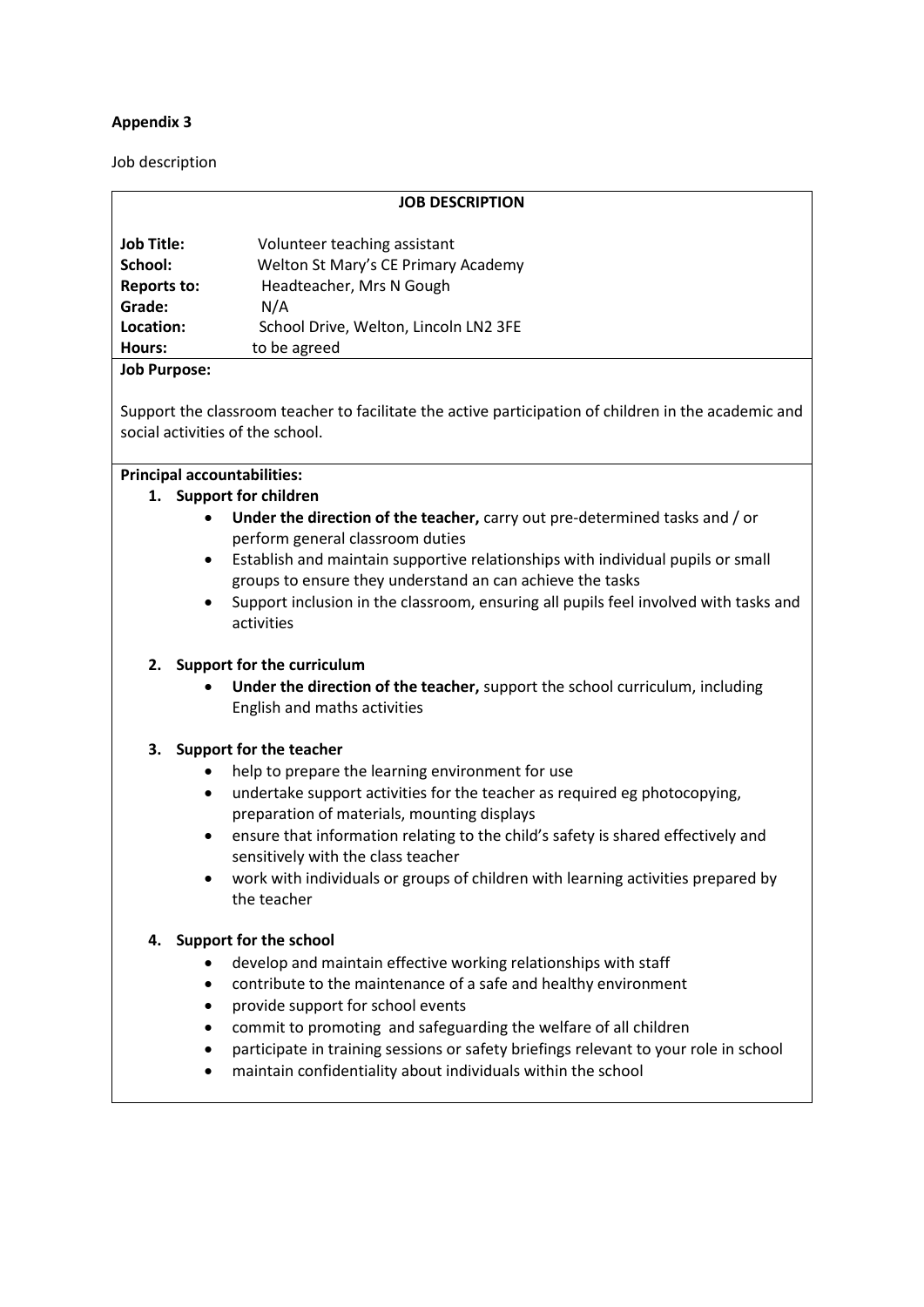#### *The governing body is committed to safeguarding and promoting the welfare of children and young people and expects all staff and volunteers to share this commitment. It is expected that all volunteers undertake an enhanced DBS check.*

#### **Volunteer Teaching Assistant**

#### **Person Specification**

|                                                                    | <b>Essential or Desirable</b> |
|--------------------------------------------------------------------|-------------------------------|
| Demonstrate a commitment to safeguarding children and              | Е                             |
| promoting their welfare                                            |                               |
| A good standard of literacy or numeracy skills (minimum GCSE C     | D                             |
| or equivalent)                                                     |                               |
| Ability to provide levels of individual attention, reassurance and | Е                             |
| help with learning tasks as appropriate to the child's needs       |                               |
| Willing to comply with all school policies eg behaviour            | F                             |
| management, health and safety, equal opportunities                 |                               |
| Ability to work effectively with colleagues                        | Е                             |
| Will maintain confidentiality on all school matters                | F                             |
| Willingness to approach tasks enthusiastically which could include | F                             |
| breaktime supervision, photocopying                                |                               |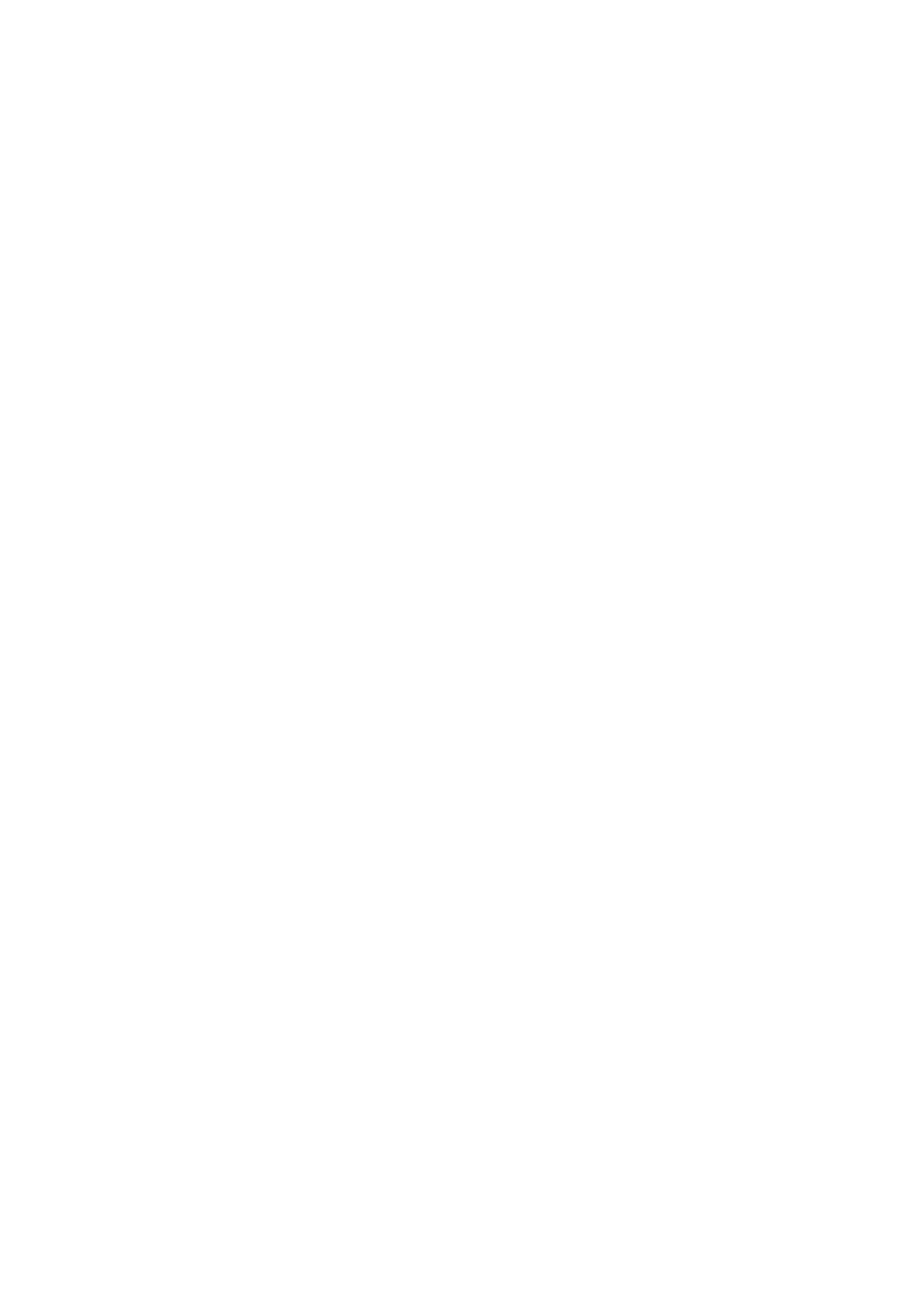#### **VOLUNTEER IN SCHOOL PROTOCOL**

Please read and sign the document below to confirm your agreement with the following school expectations as a volunteer:

As a school we agree to:

- explain your tasks / jobs carefully so that you are clear about what we would like you to do with the children
- share the school behaviour policy with you to help you understand how we manage behaviour
- ensure that the children you work with behave and work well
- treat you with the highest respect and care
- share relevant information about the children you are working with
- treat anything you tell us with confidentiality

We agree to not ask you to:

- deal with difficult or challenging behaviour
- carry out a task you feel unprepared to complete

Signed …………………………… Date…………………….

Volunteer Helper ………………………………………………….. (Printed name)

As a volunteer helper I agree to:

- use the school behaviour policy and inform the teacher of any inappropriate behaviour
- share in our school vision 'Together, we care, learn and thrive'
- inform the teacher / safeguarding lead if I observe anything that concerns me in school
- treat any information with total confidentiality
- inform the school if I am unable to come in for any reason
- respect and listen to the guidance of the teacher at all times
- complete the appropriate DBS checks
- disclose any criminal allegations to the Headteacher prior to starting as a volunteer helper

I agree to not:

- Look at or compare children's work, records or staff records
- Share any information about a child or member of staff with anyone outside the school staff team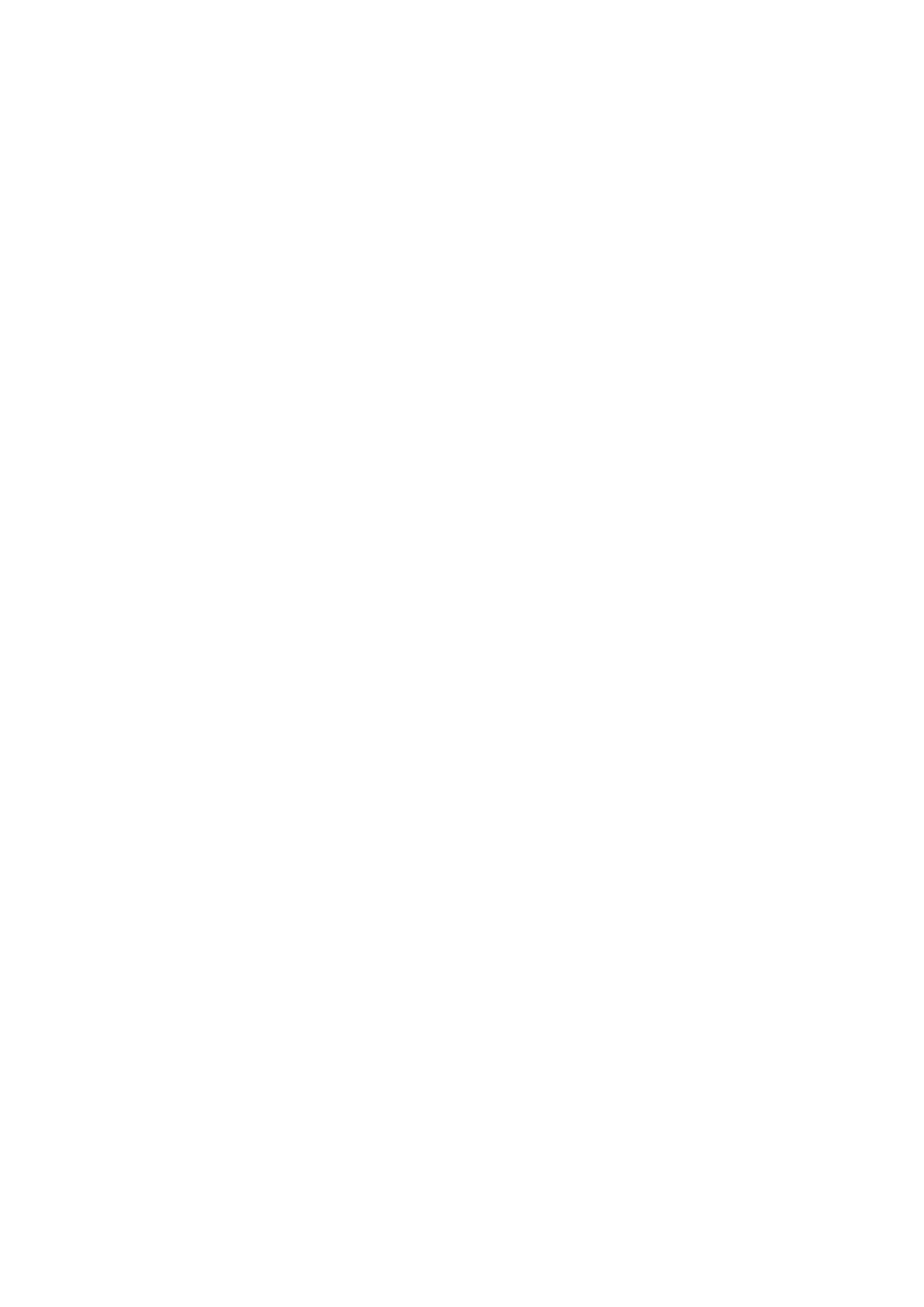#### SELF DISCLOSURE

Please complete and return this section only if you are shortlisted for interview. We will require the return of this form 2 days before your interview. If we do not receive this form, we reserve the right to withdraw the offer of interview.

| POST APPLIED FOR: | Date: |
|-------------------|-------|
|                   |       |

| Surname:               |                                  | Previous name(s) (if any): |                                                                   |                |
|------------------------|----------------------------------|----------------------------|-------------------------------------------------------------------|----------------|
| Forename(s):           |                                  | Preferred title:           |                                                                   | Date of birth: |
| National Insurance No: | Teacher Ref. No (if applicable): |                            | Date of recognition as qualified teacher, QTS<br>(if applicable): |                |

*Welton St Mary's CofE Primary Academy is committed to safeguarding and promoting the welfare of children and we expect all staff to share this commitment. This post is exempt from the Rehabilitation of Offenders Act 1974; pre-employment checks will be carried out, references will be sought and successful candidates will be subject to an enhanced DBS check and other relevant checks with statutory bodies.* 

We comply with the Disclosure & Barring Service (DBS) code of practice and have a written policy on the recruitment of ex-offenders, both of which are available on request. As you have been shortlisted, you are required to declare any relevant convictions, adult cautions or other matters which may affect your suitability to work with children. As a result of amendments to the Rehabilitation of Offenders Act 1974 (exceptions order 1975) in 2013 and 2020, some minor offences are now protected (filtered) and should not be disclosed to potential employers, and employers cannot take these offences into account.

If you are unsure whether you need to disclose criminal information, you should seek legal advice or you may wish to contact Nacro or Unlock for impartial advice. There is more information on filtering and protected offences on the Ministry of Justice website.

Nacro - <https://www.nacro.org.uk/criminal-record-support-service/>or emai[l helpline@nacro.org.uk](mailto:helpline@nacro.org.uk) or phone 0300 123 1999

Unlock – <http://hub.unlock.org.uk/contact/>phone 01634 247350 text 07824 113848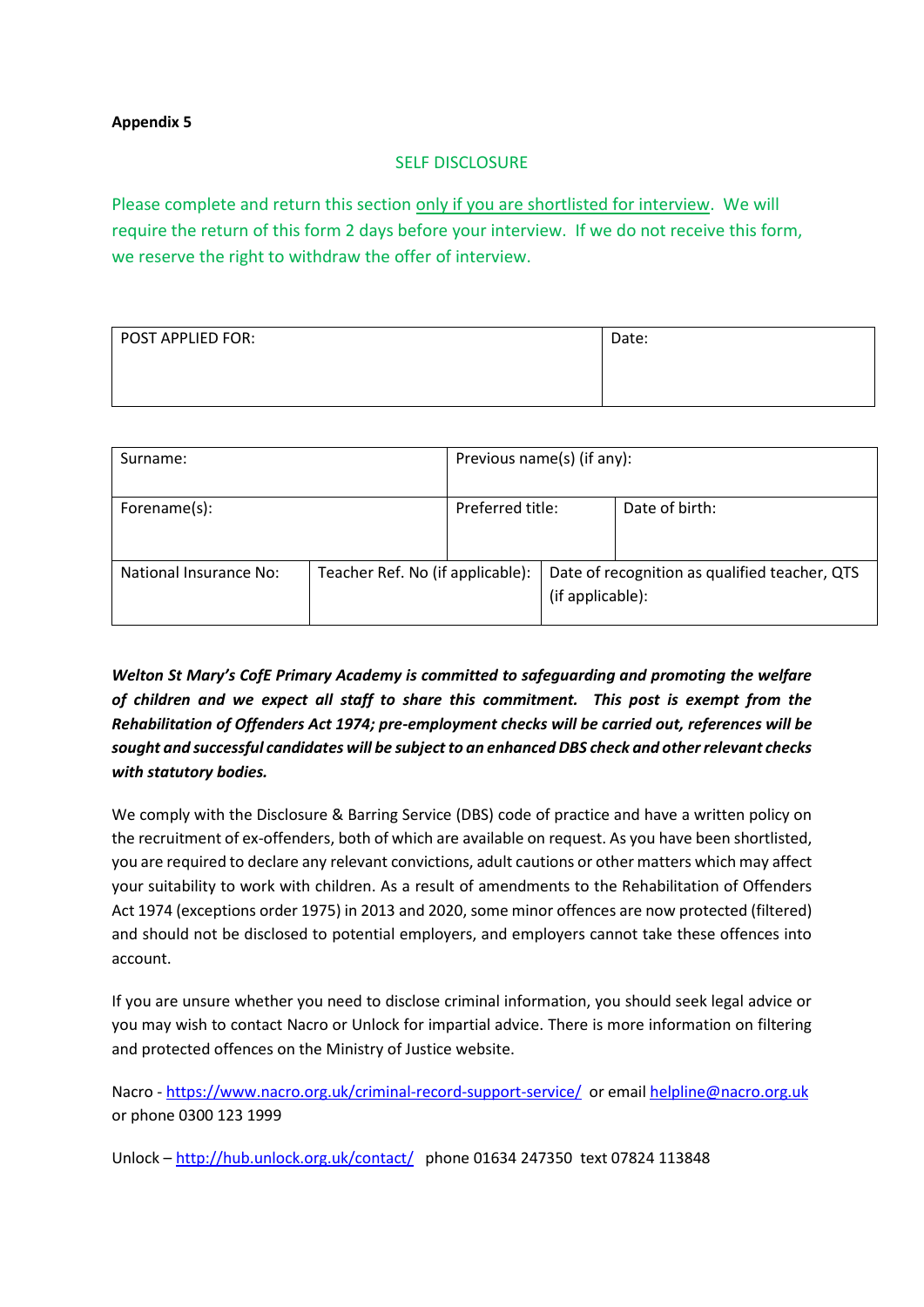1. Do you have any convictions or adult cautions that are unspent? Yes / No

If yes, please provide details here

2. Do you have any other cautions or convictions that would not be filtered? Yes / No

If yes, please provide details here

3. Are you included on the DBS children's barred list? Yes / No

If yes, please provide details here

4. Are you included on the DBS adult barred list? Yes / No

If yes, please provide details here

5. (Teaching posts only) Are you, or have you ever been, prohibited from teaching by the TRA or sanctioned by the GTCE? Yes / No / Not applicable

If yes, please provide details here

6. Have you been prohibited from management of an independent school (s128)? Yes / No / Not applicable

If yes, please provide details here

7. Have you lived or worked outside the UK for more than 3 months in the last 5 years? Yes / No

If yes, please provide details here